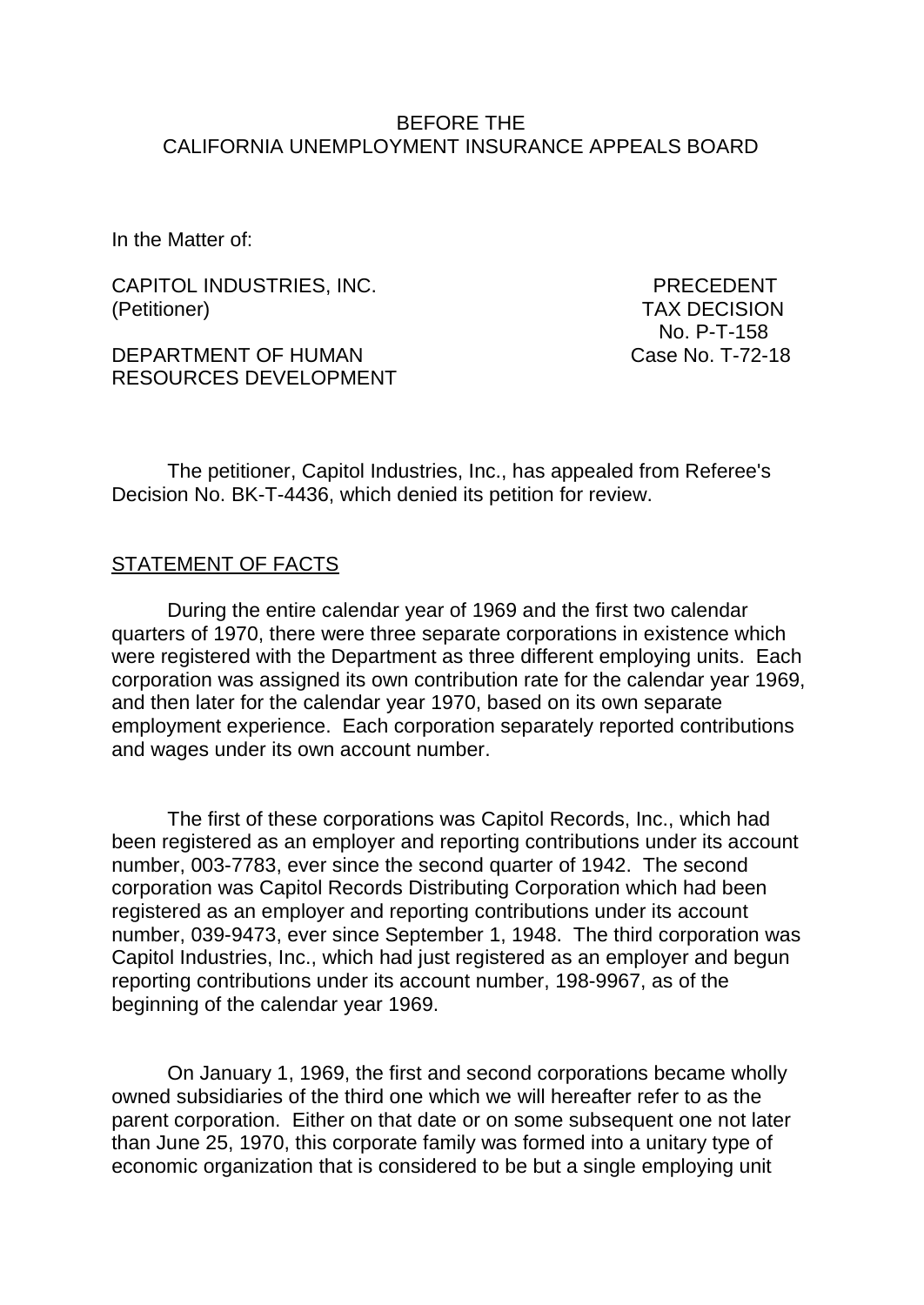under the provisions of Unemployment Insurance Code section 135. The exact date when this unity of enterprise was established in the operation of the business cannot be pinpointed with certainty from the evidence in the record, but the Department, after investigation, concluded. that this also occurred as of January 1, 1969.

On June 25, 1970, the parent corporation made two written requests of the Department:

- 1. It requested permission to report all contributions and wages paid by the first corporation under its own (the parent's) account number, 198-9967.
- 2. It requested that the reserve account of the first corporation be consolidated with its own account.

In support of its requests, the parent corporation pointed out to the Department that:

". . . Capitol Records, Inc. is a wholly owned subsidiary of Capitol Industries, Inc. Both corporations are engaged in related fields of entertainment.

"Capitol Industries, Inc. directs and controls the activity of Capitol Records, Inc. in the operation of the businesses in California. Centralized management and control are exercised over the personnel of the corporations. Personnel are transferred between the corporations and service longevity and accrued benefits are retained with no distinction made as to where or for whom the work was performed.

"The two organizations are financially integrated and funds flow in both directions between the parent corporation and its subsidiary. Capitol Records, Inc. is, however, under the financial control of Capitol Industries, Inc. Because of this unity of ownership, management decision making and labor relations, the two corporations should be considered a single employing unit for Unemployment Insurance purposes."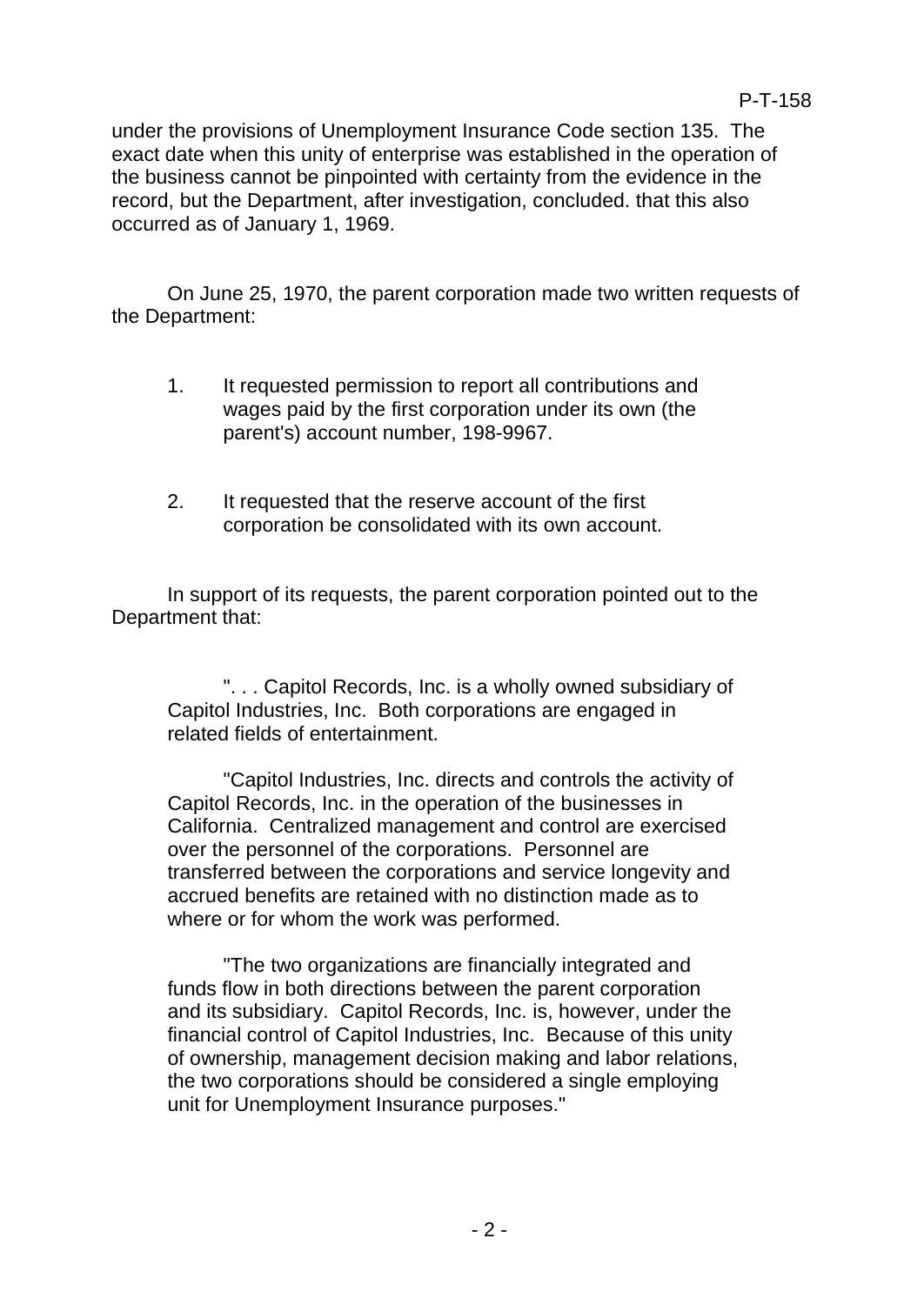At this time, June 25, 1970, no mention was made of the second subsidiary corporation, Capitol Records Distributing Corporation, either in connection with the reporting of contributions and wages, or in regard to consolidation of accounts. However, at the hearing before the referee, the parties agreed that the second corporation should have been included in the requests; that whatever was said about the first corporation was also true of the second one; that it, too, had a unity of ownership, management and operations with the parent and first corporations; and that its omission in the requests was purely an error.

A little more than a month later, specifically on July 31, 1970, the two subsidiary corporations were merged. In the merger the separate legal existence of the first corporation ended. The surviving second corporation has continued to be a wholly owned subsidiary of the parent corporation operated in the same way.

On August 5, 1970, less than a week after the merger, the parent corporation asked to amend its requests of June 25, 1970. It pointed out that the first corporation had been merged into the second, and that the unity currently existing was only between the parent and the second corporation.

On August 13, 1970, the Department completed its investigation into the relationships between the three corporations. It found that the first and second corporations had become wholly owned subsidiaries of the parent corporation on January 1, 1969. It concluded that effective as of that date they had become a single employing unit for the purposes of the code because of unity of enterprise.

On September 2, 1970, the Department issued a written ruling to the parent corporation to this effect. It notified the parent corporation that it had consolidated reports filed for prior years by the three corporations. It enclosed with the ruling an Amended Contribution Rate Notice establishing a 2.2 percent employer tax rate for the calendar year 1970 for the single employing unit.

Application of the 2.2 percent rate to the contribution returns filed by the three corporations for the first and second calendar quarters on 1970 developed a credit of \$9,086.27 in favor of the consolidated employing unit. The parent corporation, however, was of the opinion that the correct computation of the 1970 rate for the unit should be 1.4 percent. On September 11, 1970, the parent corporation requested reconsideration of the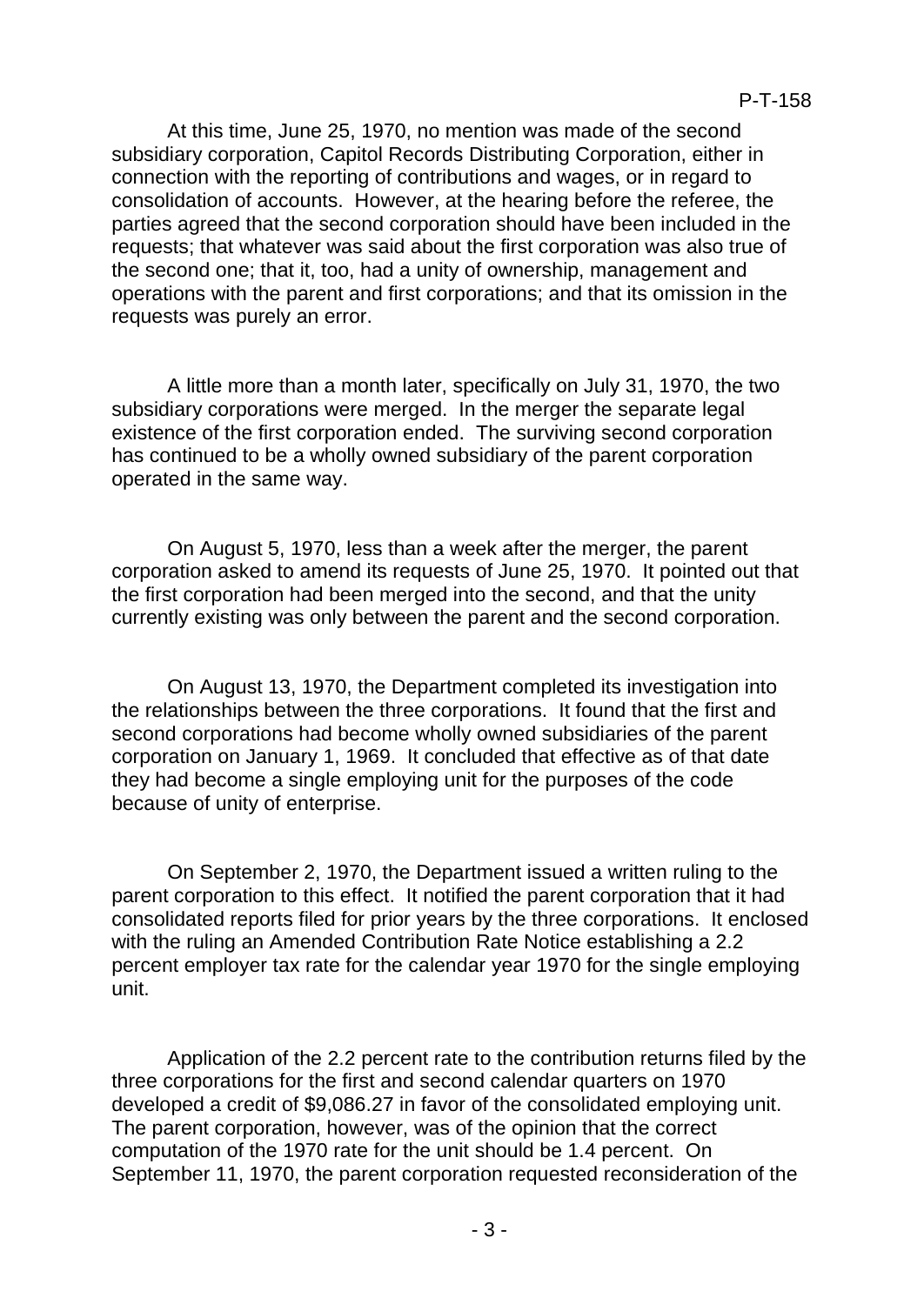ruling of September 2, 1970 indicating that it wanted to protest the amended rate notice if reconsideration was denied.

The basis for protest was the inclusion of the employment experience of the first corporation in the computation of the amended 1970 rate, which the parent corporation considers to be erroneous for two reasons:

- 1. Because that corporation ceased to exist after July 31, 1970, and the Department had been advised of that fact prior to the issuance of its ruling on September 2, 1970, and
- 2. Because such inclusion forces the successor employer to accept the experience of a predecessor employer in violation of its right under the code to accept or refuse such experience.

Four days later, on September 15, 1970, the parent corporation formally protested the amended contribution rate. On November 10, 1970, the Department denied the protest. On November 12, 1970, the parent corporation filed the petition for review that is before us in this proceeding.

# REASONS FOR DECISION

Under the provisions of sections 977 and 978 of the Unemployment Insurance Code, the employer tax rate for a particular year is established upon the basis of the "net balance of reserve" (as defined in code section 904) properly in the employer's reserve account as of the applicable "computation date" (as defined in code section 902). In the matter at hand, the applicable "computation date" for establishing the petitioner's 1970 employer tax rate was June 30, 1969. The amount of the "net balance of reserve" properly in the petitioner's account as of that date will not be affected by the fact that the legal existence of the first corporation ceased some thirteen months afterward on July 31, 1970.

Under such circumstances, this subsequent cessation of the first corporation's existence is of no legal significance in making a correct computation of the petitioner's employer tax rate for the calendar year 1970. This being so, it follows that the further fact that the Department was also aware that the first corporation had ceased to exist before it issued its ruling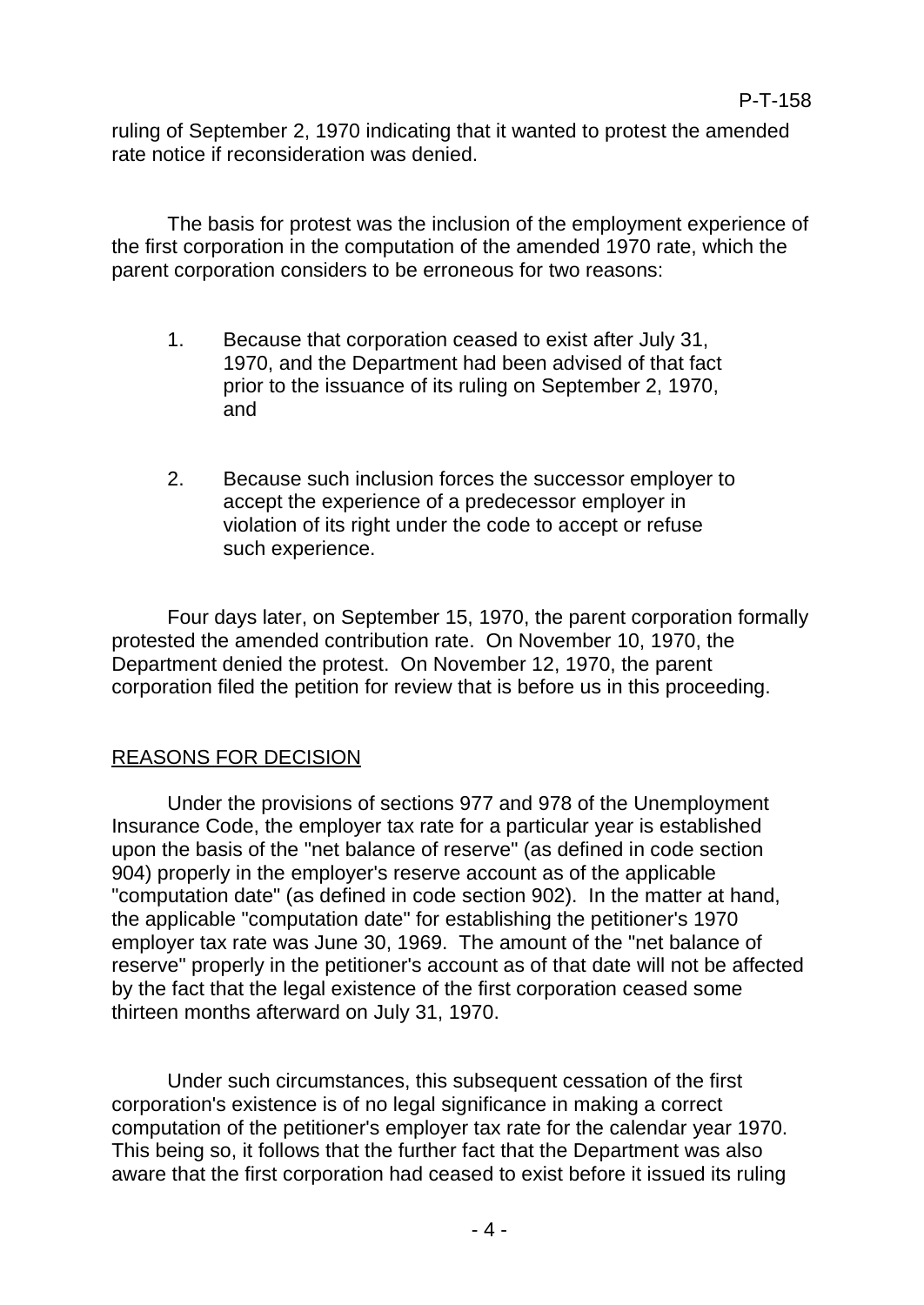on September 2, 1970 is equally of no legal significance for this purpose. Accordingly, we must hold that the first position advanced by the petitioner in support of its protest is without merit.

The real question is raised by the petitioner's second position. In computing the petitioner's amended 1970 employer tax rate, the Department included in the petitioner's "net balance of reserve," experience that had previously been accumulated in the separate reserve account of the first corporation. Is the petitioner being forced by this inclusion to accept into its reserve account the experience of a predecessor employer in violation of a right upon its part under the code to accept or reject such experience?

In order to resolve this question, the experience of the first corporation which the Department used in the computation of the petitioner's amended 1970 employer tax rate, must be divided into two component parts:

The first component will consist of that portion of this experience which was accumulated in the first corporation's reserve account while it was truly a separate employing unit (and employer). This was prior to the time that the unity of enterprise between the corporations came into existence. That component of the experience was properly accumulated in the first corporation's reserve account, and cannot be placed in the petitioner's account except by compliance with the transfer of reserve account provisions of the code.

The second component will consist of that portion of the experience which was accumulated in the first corporation's reserve account after it became a part of the single employing unit that represented the whole organization. This component was erroneously accumulated in the first corporation's reserve account. It properly belongs in the account of the single employing unit that represents the whole enterprise.

The Department merely corrected an error that it had made in its accumulation of experience when it included this second component in the petitioner's "net balance of reserve" for the computation of its amended 1970 employer tax rate. Such a correction of error is not a transfer of reserve account within the meaning of the concepts of the Unemployment Insurance Code. A transfer of reserve account involves the movement of employment experience properly accumulated in one account to another account for the special reasons and in accordance with the special procedures set forth in code sections 1051 through 1060.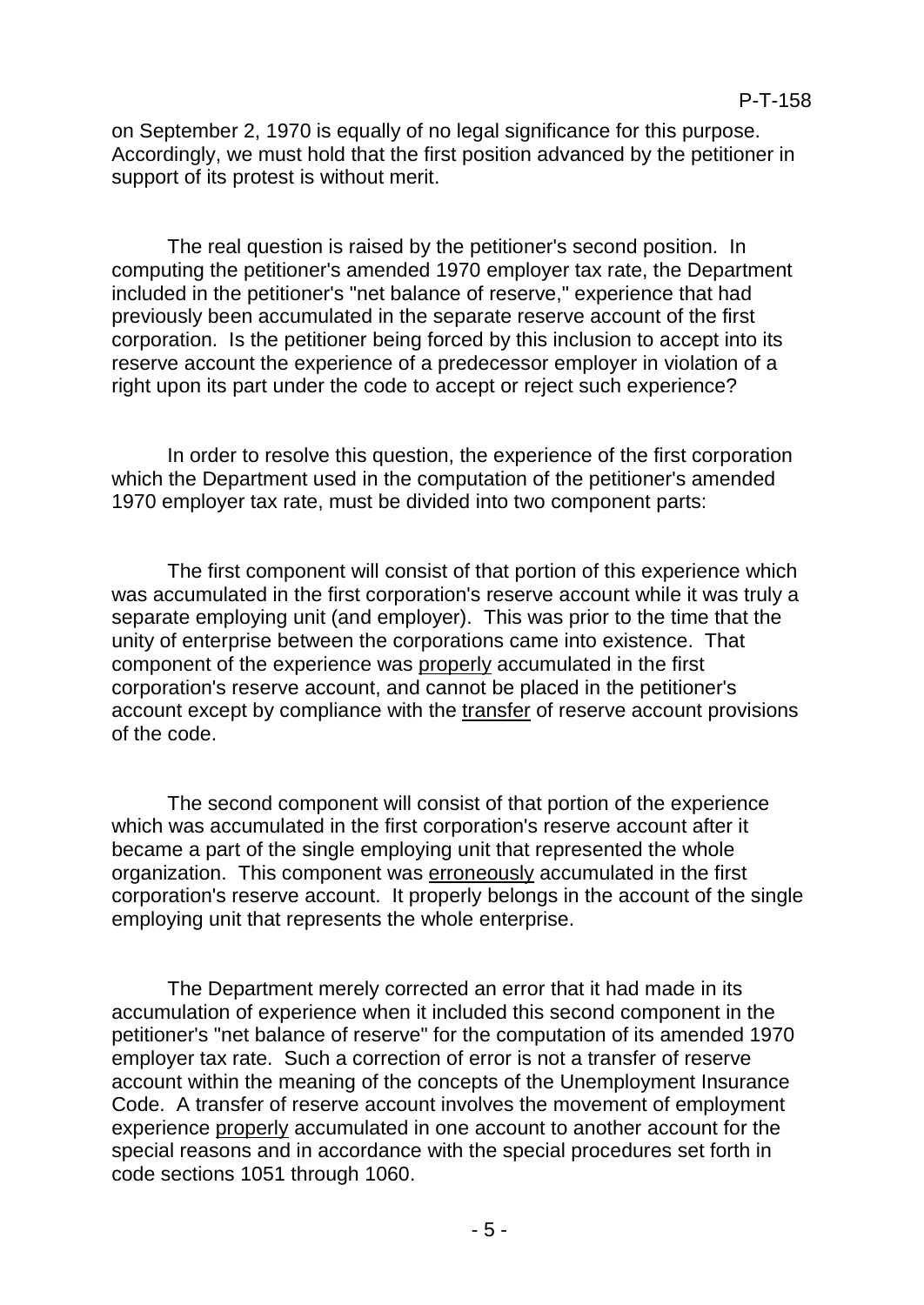The Department's authority to correct an error in an account stems from its duty under code section 1026 to maintain the account. Impliedly, this includes a duty to maintain it correctly. Only to the extent that the law itself restricts the Department's authority to correct an error that it finds, should it refrain from doing so.

The provisions of code section 1036 do restrict the Department's authority to correct an error that it finds in a statement of account that it has previously furnished to an employer. In order to correct such an error, the Department must give notice of the correction to the employer prior to the expiration of the rating period (i.e. calendar year) to which the particular statement relates. Because of this restriction the Department is not able to correct a tax rate which it has assigned to an employer for any year that is prior in time to the one in which the notice of correction is given.

There is nothing in this, however, that imports that the Department may not correct an error which it finds that it has made in the maintenance of the account itself. Such a correction is necessary in order that the error will not continue to be perpetrated onward indefinitely into the future statements that will subsequently be furnished to the employer. Without such a correction the employer's future tax rates would no longer really be computed in accordance with the true merit rating principles that the code prescribes.

What the petitioner refers to as its right under the code to accept or refuse the experience of a predecessor employer, really refers to the affirmative step of making an application which is generally required of a successor employer before the Department can make a transfer of reserve account. However, we have already pointed out why there is no transfer of reserve account involved in the action which the Department took in including in the petitioner's "net balance of reserve," this second component of the first corporation's experience which really belonged to the petitioner. Accordingly, there was no action by the petitioner under the transfer of reserve account provisions of the code that was a necessary prerequisite before the Department could take the action that it did in regard to this component of the experience.

Thus, the second component of the first corporation's experience was properly included in the computation of the petitioner's amended 1970 employer tax rate, but how about the first component of that corporation's experience - the part that was properly accumulated in the first corporation's reserve account while it was still truly a separate employing unit? We have already pointed out that no error was involved in this accumulation. The only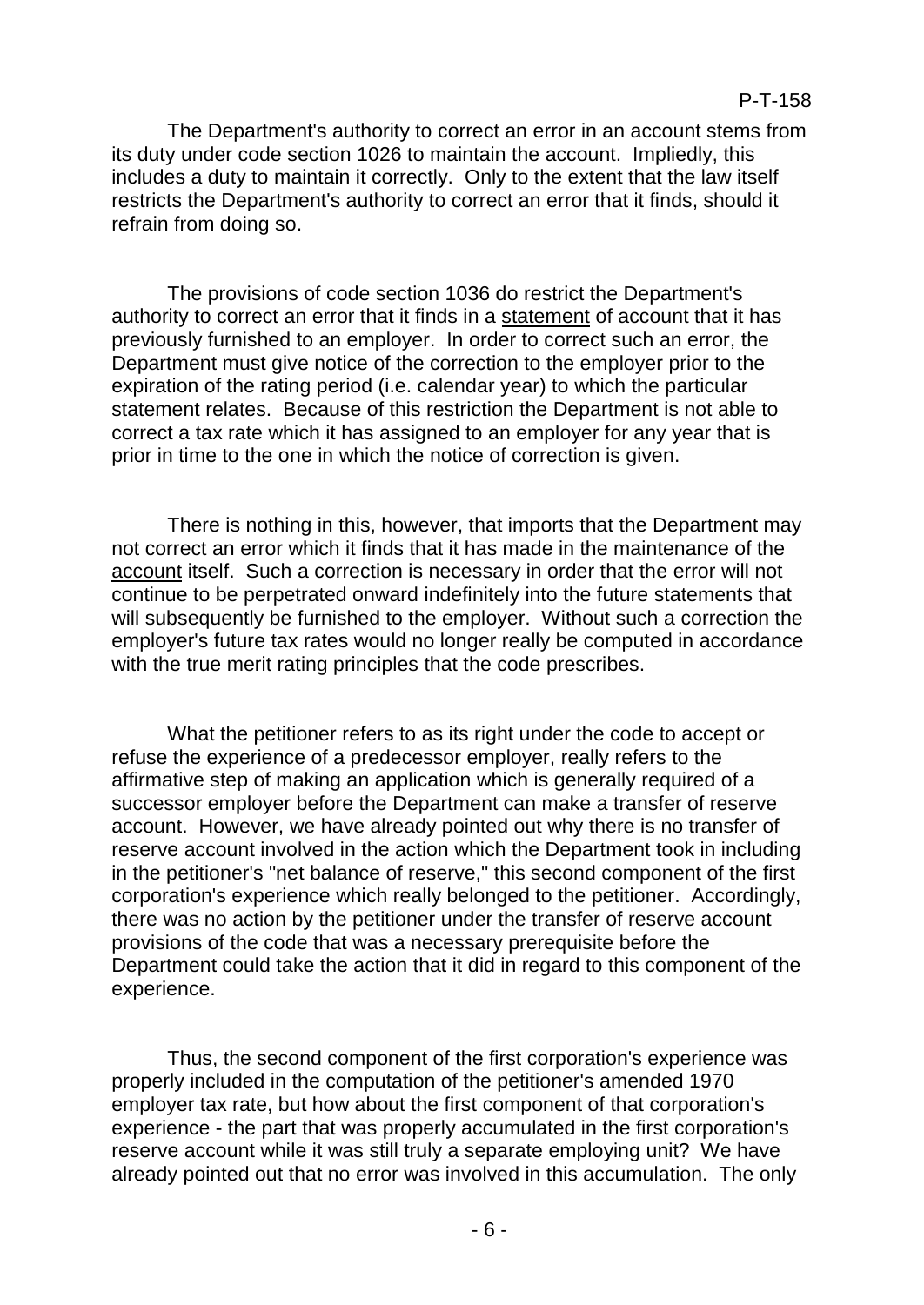way that this component could have become a part of the petitioner's reserve account, was by some action properly taken under the transfer of reserve account provisions of the code.

Considering the matter in the light of those provisions, we note that the same event which brought about the creation of a unity of enterprise, also had the effect of constituting an "acquisition" by a successor employer of the business of a predecessor employer within the meaning of code section 1051. Following that event, there was also the necessary continuation of the business by the successor which code section 1051 requires. Also following that event, the petitioner continued through error or inadvertence to file contribution reports and pay contributions for the account and at the rate determined by the Department to apply to the first corporation.

Under the mandatory provisions of code section 1054, such reporting and payment are deemed to be in lieu of an application for transfer of reserve account. They are given the same effect as though a specific application for transfer had been filed during the 90-day period beginning with the date of acquisition. The Department is then required under code section 1052 to transfer the employment experience of the predecessor to the successor as of the date of the acquisition for the purpose of determining the contribution rate of the latter after such acquisition as if the operations of the predecessor had at all times been carried on by the successor.

Accordingly, there was a proper transfer of reserve account which brought the first component of the first corporation's experience into the petitioner's reserve account effective as of the date that the first corporation became a part of the petitioner's unitary organization, and with the effect as if it had always been a part of the petitioner's own operations. Unfortunately, however, the record before us does not clearly establish that this event occurred during the year 1969. If it did, then the petitioner's amended 1970 employer tax rate has been properly computed.

This is because, under code section 1052, the petitioner's rate must be determined after the acquisition with the same effect as if the operations of the predecessor had at all times been carried on by the successor. However, if the acquisition took place during the year 1970, then code section 1060 prevents any change in the rate for that year resulting from the transfer, from becoming effective before the beginning of the calendar quarter next succeeding the effective date of the transfer, i.e., the date of the acquisition.